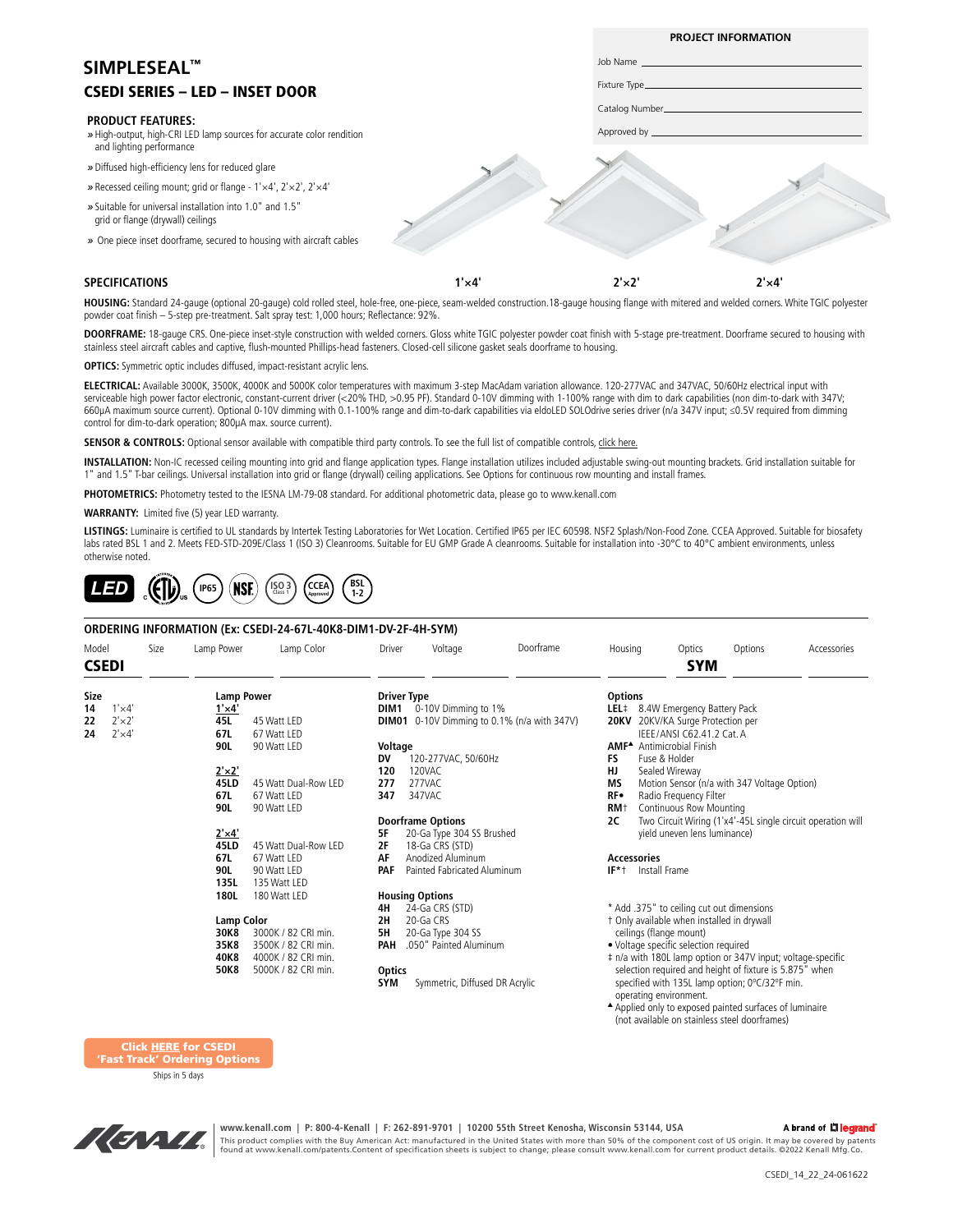## **SIMPLESEAL™**

## CSEDI SERIES – TECHNICAL DATA

| PERFORMANCE |           | <b>Initial Delivered Lumens</b> |                    |                    |                              |                             |  |
|-------------|-----------|---------------------------------|--------------------|--------------------|------------------------------|-----------------------------|--|
| Model       | Lamp Type | @ 25°C                          | Efficacy<br>(lm/W) | Input Power<br>(W) | <b>Drive Current</b><br>(mA) | Estd. L70<br>LED Life (Hrs) |  |
|             | 45L-30K8  | 4,906                           | 100                |                    | 100                          |                             |  |
|             | 45L-35K8  | 5,057                           | 103                | 49                 |                              | 80,000                      |  |
|             | 45L-40K8  | 5,230                           | 107                |                    |                              |                             |  |
|             | 45L-50K8  | 5,439                           | 111                |                    |                              |                             |  |
|             | 67L-35K8  | 7,514                           | 104                | 72                 | 75                           |                             |  |
| CSEDI14     | 67L-35K8  | 7,747                           | 108                |                    |                              | 80,000                      |  |
|             | 67L-40K8  | 8,011                           | 111                |                    |                              |                             |  |
|             | 67L-50K8  | 8,332                           | 116                |                    |                              |                             |  |
|             | 90L-30K8  | 9,587                           | 99                 | 97                 | 100                          | 60,000                      |  |
|             | 90L-35K8  | 9,884                           | 102                |                    |                              |                             |  |
|             | 90L-40K8  | 10,221                          | 105                |                    |                              |                             |  |
|             | 90L-50K8  | 10,630                          | 110                |                    |                              |                             |  |
|             | 45LD-30K8 | 5,212                           | 106                | 49                 | 100                          | 80,000                      |  |
|             | 45LD-35K8 | 5,373                           | 110                |                    |                              |                             |  |
|             | 45LD-40K8 | 5,556                           | 113                |                    |                              |                             |  |
|             | 45LD-50K8 | 5,779                           | 118                |                    |                              |                             |  |
|             | 67L-30K8  | 7,984                           | 111                | $72\,$             | 75                           | 80,000                      |  |
| CSEDI22     | 67L-35K8  | 8,231                           | 114                |                    |                              |                             |  |
|             | 67L-40K8  | 8,511                           | 118                |                    |                              |                             |  |
|             | 67L-50K8  | 8,852                           | 123                |                    |                              |                             |  |
|             | 90L-30K8  | 10,259                          | 106                | 97                 | 100                          | 60,000                      |  |
|             | 90L-35K8  | 10,576                          | 109                |                    |                              |                             |  |
|             | 90L-40K8  | 10,937                          | 113                |                    |                              |                             |  |
|             | 90L-50K8  | 11,374                          | 117                |                    |                              |                             |  |
|             | 45LD-30K8 | 6,293                           | 137                | 46                 | 50                           | 100,000                     |  |
|             | 45LD-35K8 | 6,593                           | 143                |                    |                              |                             |  |
|             | 45LD-40K8 | 6,709                           | 146                |                    |                              |                             |  |
|             | 45LD-50K8 | 6,977                           | 152                |                    |                              |                             |  |
|             | 67L-30K8  | 8,753                           | 122                | 72                 | 75                           |                             |  |
|             | 67L-35K8  | 9,171                           | 127                |                    |                              | 80,000                      |  |
|             | 67L-40K8  | 9,331                           | 130                |                    |                              |                             |  |
|             | 67L-50K8  | 9,704                           | 135                |                    |                              |                             |  |
|             | 90L-30K8  | 11,247                          | 116                | 97                 | $100\,$                      | 60,000                      |  |
| CSEDI24     | 90L-35K8  | 11,594                          | 120                |                    |                              |                             |  |
|             | 90L-40K8  | 11,990                          | 124                |                    |                              |                             |  |
|             | 90L-50K8  | 12,470                          | 129                |                    |                              |                             |  |
|             | 135L-30K8 | 15,943                          | 108                | 147                | 100                          | 60,000                      |  |
|             | 135L-35K8 | 16,436                          | 112                |                    |                              |                             |  |
|             | 135L-40K8 | 16,997                          | 116                |                    |                              |                             |  |
|             | 135L-50K8 | 17,677                          | 120                |                    |                              |                             |  |
|             | 180L-30K8 | 21,739                          | 111                |                    |                              |                             |  |
|             | 180L-35K8 | 22,411                          | 114                | 196                | 100                          |                             |  |
|             | 180L-40K8 | 23,176                          | 118                |                    |                              | 60,000                      |  |
|             | 180L-50K8 | 24,103                          | 123                |                    |                              |                             |  |

Displayed information is for selected luminaires only. Additional wattages and color temperatures are also available. Visit www.kenall.com for additional information.



www.kenall.com | P: 800-4-Kenall | F: 262-891-9701 | 10200 55th Street Kenosha, Wisconsin 53144, USA<br>This product complies with the Buy American Act: manufactured in the United States with more than 50% of the component c